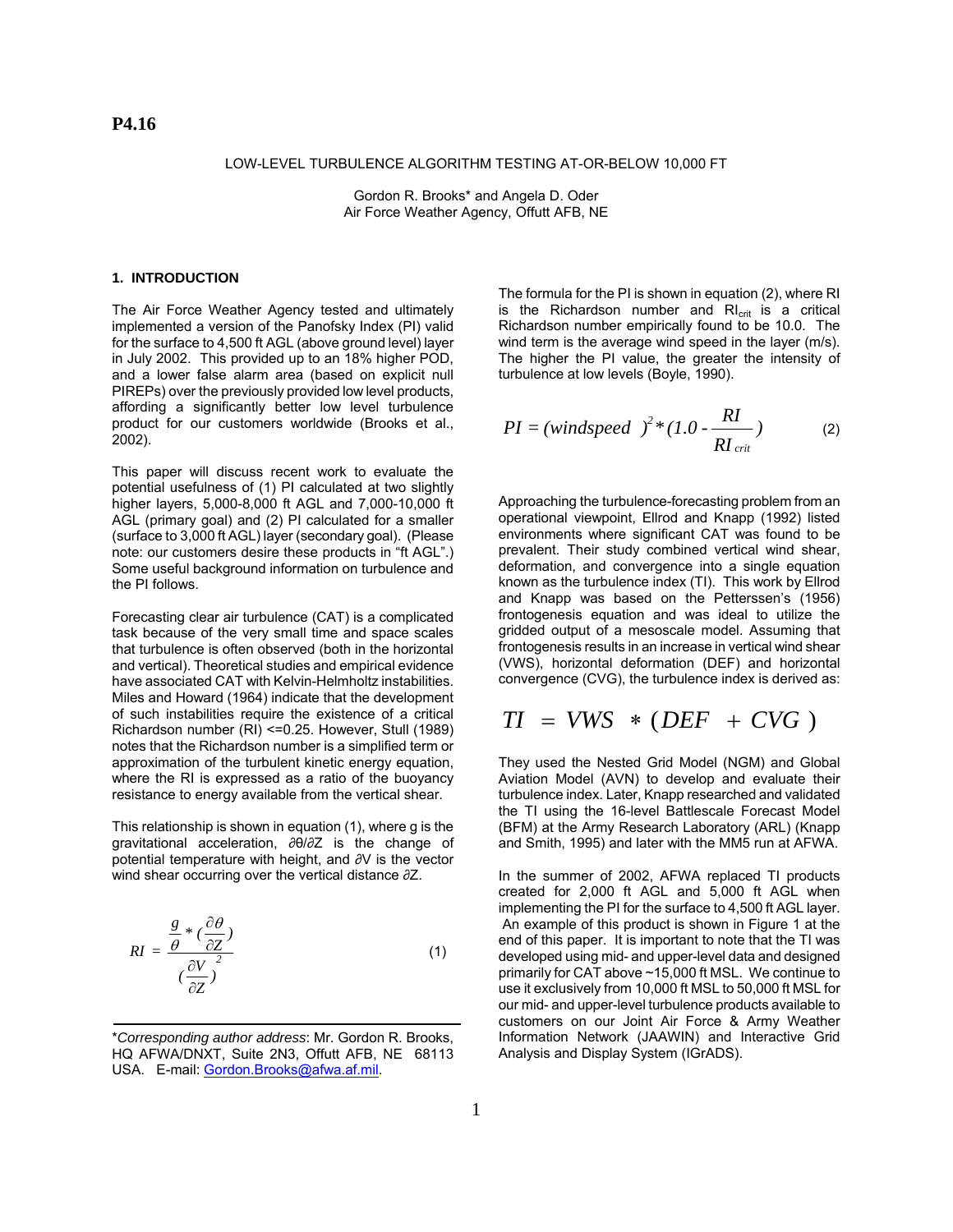# **2. DATA COLLECTION AND ANALYSIS**

The study period encompassed 03 September 2003 through 11 May 2004. The AFWA 45km MM5 CONUS theater was used to create 12hr forecasts of PI for four layers, valid at 1800 UTC. The four layers were: surface to 3,000 ft AGL, surface to 4,500 ft AGL (our existing algorithm in production), 5,000 ft to 8,000 ft AGL, and 7,000 ft to 10,000 ft AGL. An example showing the domain of the 45km MM5 CONUS theater is shown in Figure 2. The final output value and also the values for each of the wind speed and buoyancy terms of the equation were collected. The 12-hr forecast TI products were also obtained at 10,000 ft MSL. Although not in production nor sent to customers, it was serendipitously discovered that the low-level TI products were still being post-processed, so these were saved for an additional check on PI performance.

PIREPs were collected from the Internet at the Aviation Weather Center's Aviation Digital Data Service (ADDS) site. PIREPs were carefully analyzed to obtain their approximate height AGL from their reported MSL value. PIREPs used in the study were limited to those +/- one hour from valid time. That is, only PIREPs with turbulence information—null, light, moderate, or severe reported between 1700 and 1900 UTC were used. In the vertical, only PIREPs plus or minus 500 ft above the top or below the bottom of the layer, respectively, were used (e.g., PIREPs of 4,500 – 8,500 ft for used with the 5,000- 8,000 ft PI tests).

The CONUS verification data was separated into four regions to look at algorithm and individual algorithm term performance by region. The regions were broadly based on surface elevation to look at terrain effects and allow appropriate groupings for MSL-AGL conversions. It was felt that it would also be interesting to analyze PIREP distribution by area, reported intensity, etc.

#### **3. RESULTS**

These results are preliminary. Due to time constraints, three months of data during the collection period -- September and November 2003, and April 2004—were analyzed. The total observation-forecast pairing count for these three months ranged from 127 for the sfc-3,000 ft AGL verification over our Mountainous West region to 830 for the 5,000-8,000 ft AGL verification over our Low Elevation region. Not surprisingly, it was found that the number of pairings was not high enough to produce meaningful statistics in our other two regions, the High Plains and the Appalachian Mountains.

Through 2X2 contingency tables, PODy was analyzed for each intensity, but given the nearly universally known arguments against taking PIREP intensity verbatim (e.g, aircraft and aircraft loading dependence on turbulence intensity, human subjectivity, etc) it was felt wise to combine (1) moderate and severe reports together and (2) *any* positive report of turbulence together. All explicit-NO turbulence reports were also analyzed, enabling some PODno and FAR statistics to be computed. These statistics are not meant to be taken verbatim and are truly meant to only be used in a relative sense when looking at two algorithms side-by-side. The three-month results are summarized in Tables 1 and 2 for the Low Elevation and Mountainous West regions of our dataset, respectively.

|                        | Sfc-<br>3000 | Sfc-<br>4500 | $5,000 -$<br>8,000 | 7,000-<br>10,000 |
|------------------------|--------------|--------------|--------------------|------------------|
| <b>POD<sub>V</sub></b> | 0.83         | 0.80         | 0.57               | 0.56             |
| <b>FAR</b>             | 0.14         | 0.19         | 0.36               | 0.45             |
| CSI                    | 0.73         | 0.67         | 0.43               | 0.37             |

**Table 1.** Analysis of the 2385 PIREPs available over our Low Elevation subset of CONUS during the three specified months. PODy includes all PIREP intensities (L, M, S). FAR uses explicit null reports only.

|                        | Sfc-<br>3000 | Sfc-<br>4500 | $5,000 -$<br>8,000 | 7,000-<br>10,000 |
|------------------------|--------------|--------------|--------------------|------------------|
| <b>POD<sub>V</sub></b> | 0.76         | 0.79         | 0.61               | 0.66             |
| <b>FAR</b>             | 0.25         | 0.26         | 0.33               | 0.34             |
| CSI                    | 0.61         | 0.62         | 0.47               | 0.49             |

**Table 2.** Analysis of the 992 PIREPs available over our Mountainous West subset of the CONUS during the three specified months. PODy includes all PIREP intensities (L, M, S). FAR uses explicit null reports only.

For one of the months analyzed, April 2004, the TI at 5,000 ft AGL and 10,000 ft was collected to compare with the Panofsky performance. This data, along with the previously mentioned calculation of PODn using only explicit-NO turbulence PIREPs, is also shown in Table 3.

|      | Sfc- | Sfc- | $TI-5$ | $5,000-$ | 7,000- | TI-  |
|------|------|------|--------|----------|--------|------|
|      | 3000 | 4500 |        | 8,000    | 10,000 | 10   |
| PODy | 0.71 | 0.79 | 0.18   | 0.58     | 0.61   | 0.25 |
| FAR  | 0.27 | 0.21 | 0.29   | 0.31     | 0.28   | 0.12 |
| PODn | 0.62 | 0.68 | 0.89   | 0.62     | 0.64   | 0.89 |
| FARn | 0.41 | 0.32 | 0.80   | 0.53     | 0.48   | 0.46 |

**Table 3.** Analysis of the 992 PIREPs available over our Mountainous West subset of the CONUS during April 2004. PODy includes all PIREP intensities (L, M, S).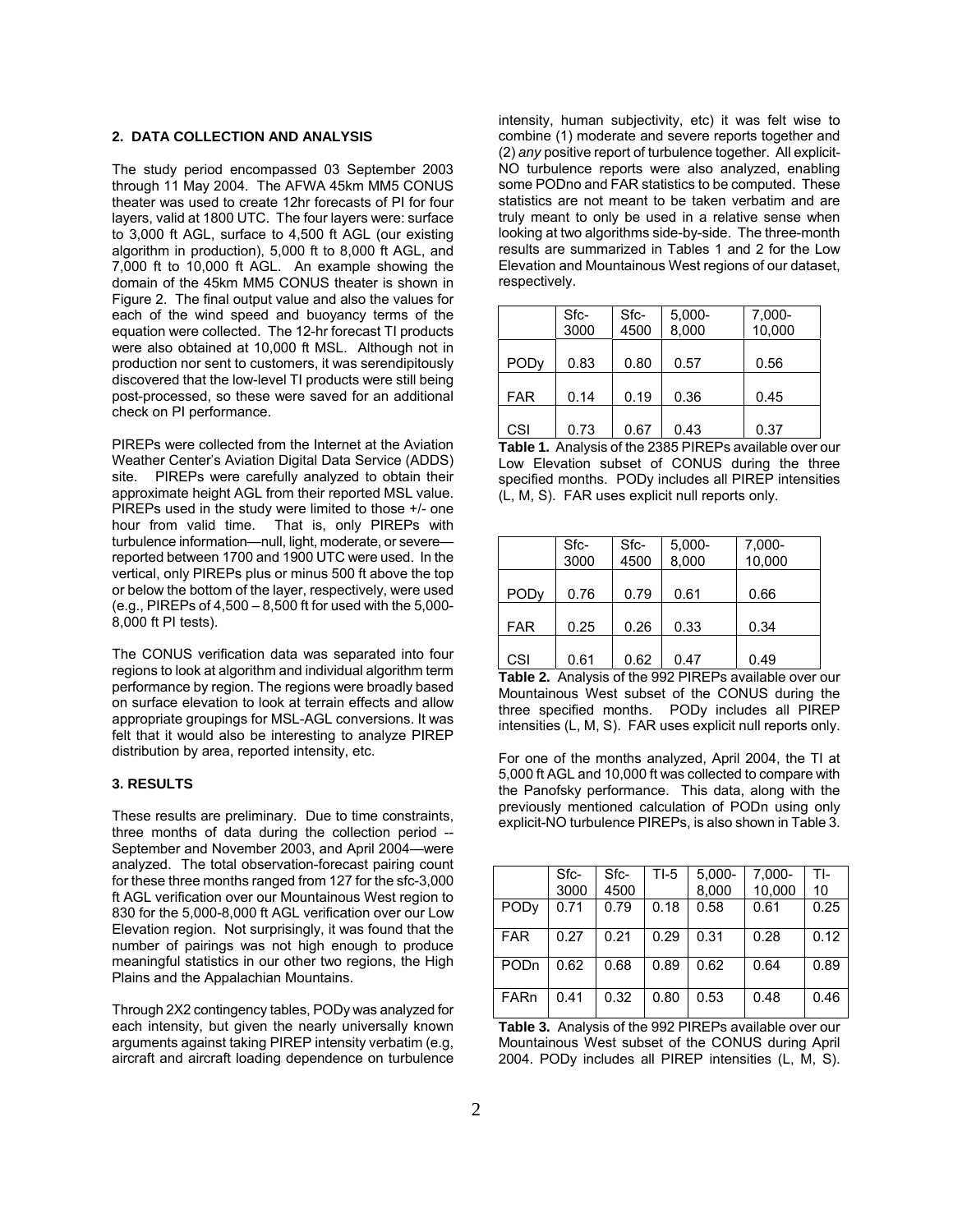FAR, FARn, and PODn make use of explicit null reports.

The TI values presented here are likely subject to an incomplete POD and an unfairly high FAR to some extent. This is because the PIREP heights used would have been constrained further if the goal was to verify TI only. Since TI is calculated over a smaller layer than the PI, fewer PIREPs should have been paired with TI forecasts. Nevertheless, it is clear from the PI performance that the change made in 2002 has been justified again in this 2003-2004 study.

Again, the actual values in Table 3 should be used with caution. The important issue is a comparison between the two and it is clear that the PI did a better job forecasting turbulence. The TI is not tuned to nor created for these lower levels, which resulted in small areas forecast and a subsequent very low PODy.

Table 4 shows some preliminary statistics regarding the aforementioned analysis of the individual terms. Shown are the average values of the buoyancy (Richardson number) and wind speed terms. The terms are denoted R and W and the values shown are for the month of April 2004, for all regions. This data was collected and computed for two layers only, surface-4,500 ft AGL and 7,000-10,000 ft AGL. OBS=NO were explicit-null reports, and OBS=YES indicates turbulence of any intensity was reported.

|         | R low | W low | R high | W high |
|---------|-------|-------|--------|--------|
| OBS=NO  | 0.78  | 5.19  | 0.20   | 11.23  |
| OBS=YES | 0.81  | 7.29  | 0.30   | 14.74  |

**Table 4.** April 2004 average values of each term for all regions, stratified by OBS = YES or NO.

# **3. CONCLUSIONS AND FUTURE STUDY**

Research and analysis presented here has shown that work is proceeding very favorably toward achieving our goal of providing customers with improved turbulence forecasts below ~10,000 ft AGL.

The results in the Table 4 suggest that additional statistical and regression analysis of the individual terms of the PI is prudent. This will lead to correlation coefficients and likely, an adjusted formula with unique weighting functions applied to each of the terms.

More months will be analyzed since it is strongly desired to study each season to quantify seasonal performance differences. For example, it has already been observed that the buoyancy term introduces a diurnal cycle, peaking during the hours of maximum daytime heating.

Work remains to produce more meaningful intensity forecasts but this will be difficult to accomplish as long as there is human subjectivity and aircraft type dependence inherently contained in a PIREP. That being said, the authors still wish to emphatically thank pilots for providing PIREPs. Until such time as reliable automated sensors are developed, tested, and fielded en masse, PIREPs remain absolutely essential to researchers continually striving to make better forecasts of aviation impact variables like turbulence and icing.

#### **REFERENCES**

- Boyle, J.S., 1990: NOARL Technical Note 47, Turbulence Indices Derived From FNOC Fields and TOVS Retrievals. Naval Oceanographic and Atmospheric Research Laboratory, 22 pp.
- Brooks, G.B., I. Gotchel, C.M. Stock, J.E. Passner, and D.I. Knapp, 2002: Verification Results of a Turbulence Index Applied to Low Levels of the Atmosphere. Tenth Conference on Aviation, Range, and Aerospace Meteorology, Portland, Oregon, Amer. Meteor. Soc., 307-310.
- Ellrod, G.P., and D.I. Knapp, 1992: An Objective Clear-Air Turbulence Forecasting Technique: Verification and Operational Use. Wea. Forecasting, **7**, 150-165.
- Knapp, D.I., T.J. Smith, and Robert Dumais, 1995: Development and Verification of a New Low-Level Turbulence Analysis and Forecasting Index Derived From Mesoscale Model Data. Sixth Conference on Aviation Weather Systems, Dallas, Texas, Amer. Meteor.Soc., 436-440.
- Miles, J.W. and L.N. Howard, "Notes on Heterogenous Shear Flow," J. Fluid Mech, **20**, pp. 331-336.
- Petterssen, S., 1956: Weather Analysis and Forecasting, Vol 1. McGraw-Hill Book Co, 428 pp.
- Stull, R.B., 1989: An Introduction to Boundary Layer Meteorology. Kluwer Academic Publishers, 666 pp.